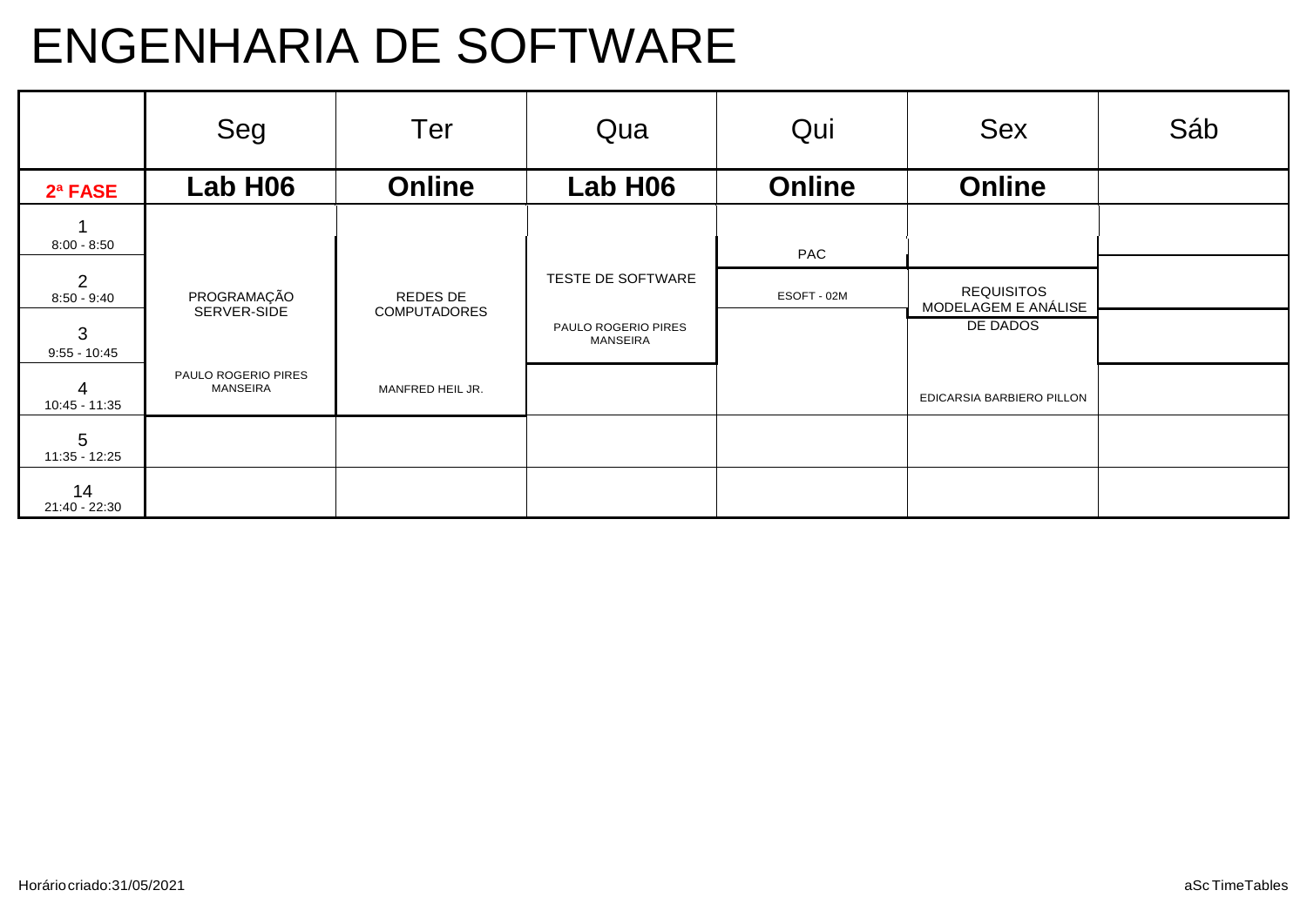|                 | Seg                             | Ter                       | Qua                 | Qui                                                  | <b>Sex</b>                                                     | Sáb |
|-----------------|---------------------------------|---------------------------|---------------------|------------------------------------------------------|----------------------------------------------------------------|-----|
| 1ª FASE         | <b>ONLINE</b>                   | <b>ONLINE</b>             | <b>ONLINE</b>       | <b>ONLINE</b>                                        | <b>ONLINE</b>                                                  |     |
|                 | REDES DE<br><b>COMPUTADORES</b> | <b>SOFT SKILLS</b><br>EAD | PAC<br>PROF MANFRED | <b>FUNDAMENTOS DE</b><br>PROGRAMAÇÃO<br>PROF MANFRED | REQUISITOS, MODELAGEM E<br>ANALISE DE DADOS.<br>PROF EDICARSIA |     |
| $19:00 - 19:50$ | RODRIGO MELLO MATTOS            |                           |                     |                                                      |                                                                |     |
| 19:50 - 20:40   | <b>HABIB GREGORI</b>            |                           |                     |                                                      |                                                                |     |
|                 |                                 |                           |                     |                                                      |                                                                |     |
| 20:50 - 21:40   |                                 |                           |                     |                                                      |                                                                |     |
| 21:40 - 22:30   |                                 |                           |                     |                                                      |                                                                |     |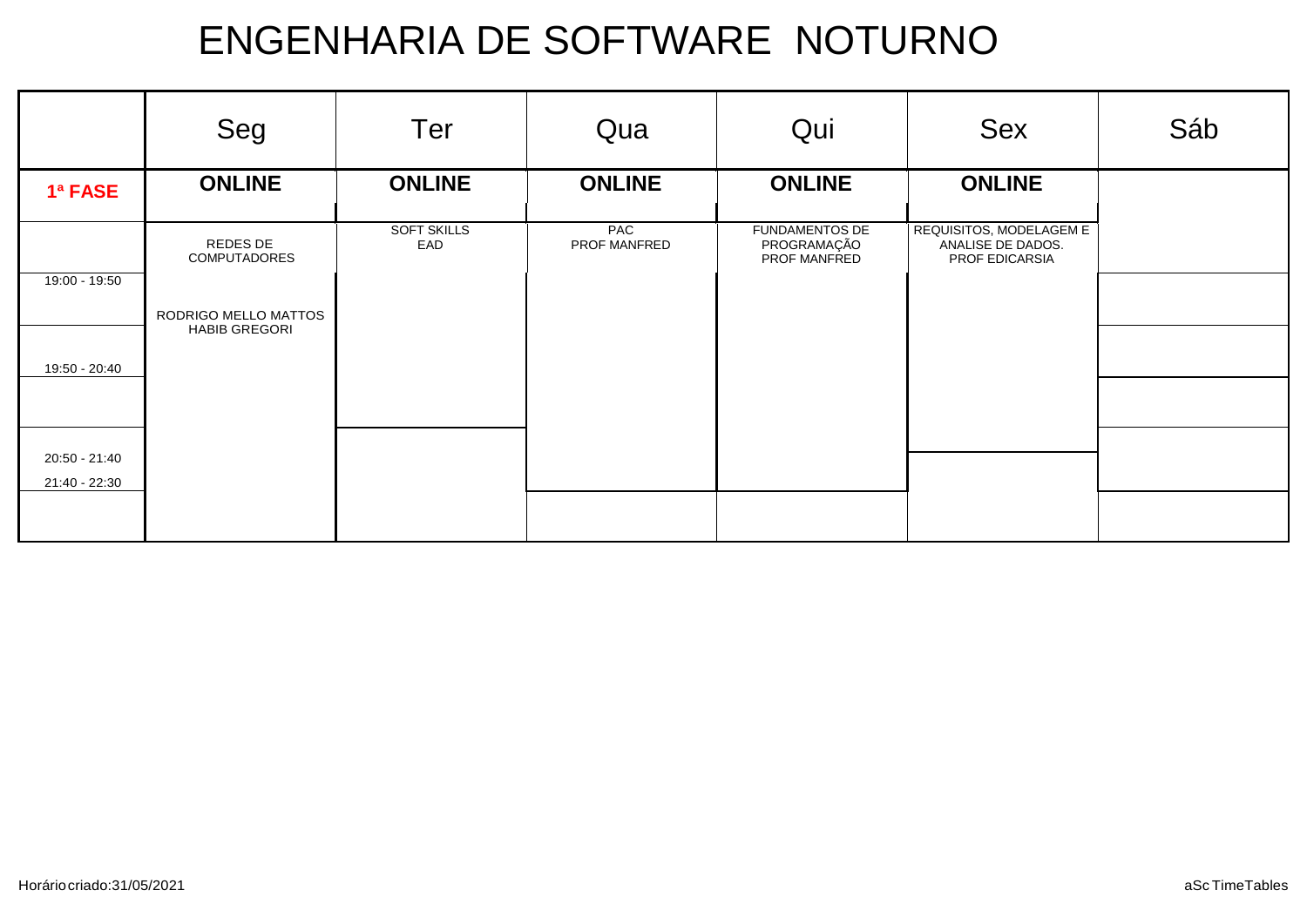|               | Seg                        | Ter                                    | Qua                | Qui                        | <b>Sex</b>                         | Sáb |
|---------------|----------------------------|----------------------------------------|--------------------|----------------------------|------------------------------------|-----|
| 2ª FASE       | <b>Online</b>              | <b>LAB A02</b>                         | <b>Online</b>      | <b>LAB A02</b>             | <b>Online</b>                      |     |
| 19:00 - 19:50 |                            |                                        |                    |                            |                                    |     |
| 19:50 - 20:40 | REDES DE                   | TESTE DE SOFTWARE                      | PAC<br>ESOFT - 02N | PROGRAMAÇÃO<br>SERVER-SIDE | REQUISITOS,<br>MODELAGEM E ANÁLISE |     |
|               | <b>COMPUTADORES</b>        | PAULO ROGERIO PIRES<br><b>MANSEIRA</b> |                    | LUIS CARLOS<br>CAMARGO     | DE DADOS                           |     |
| 20:50 - 21:40 | RODRIGO MELLO MATTOS HABIB |                                        |                    |                            |                                    |     |
| 21:40 - 22:30 | <b>GREGORI</b>             |                                        |                    |                            | EDICARSIA BARBIERO PILLON          |     |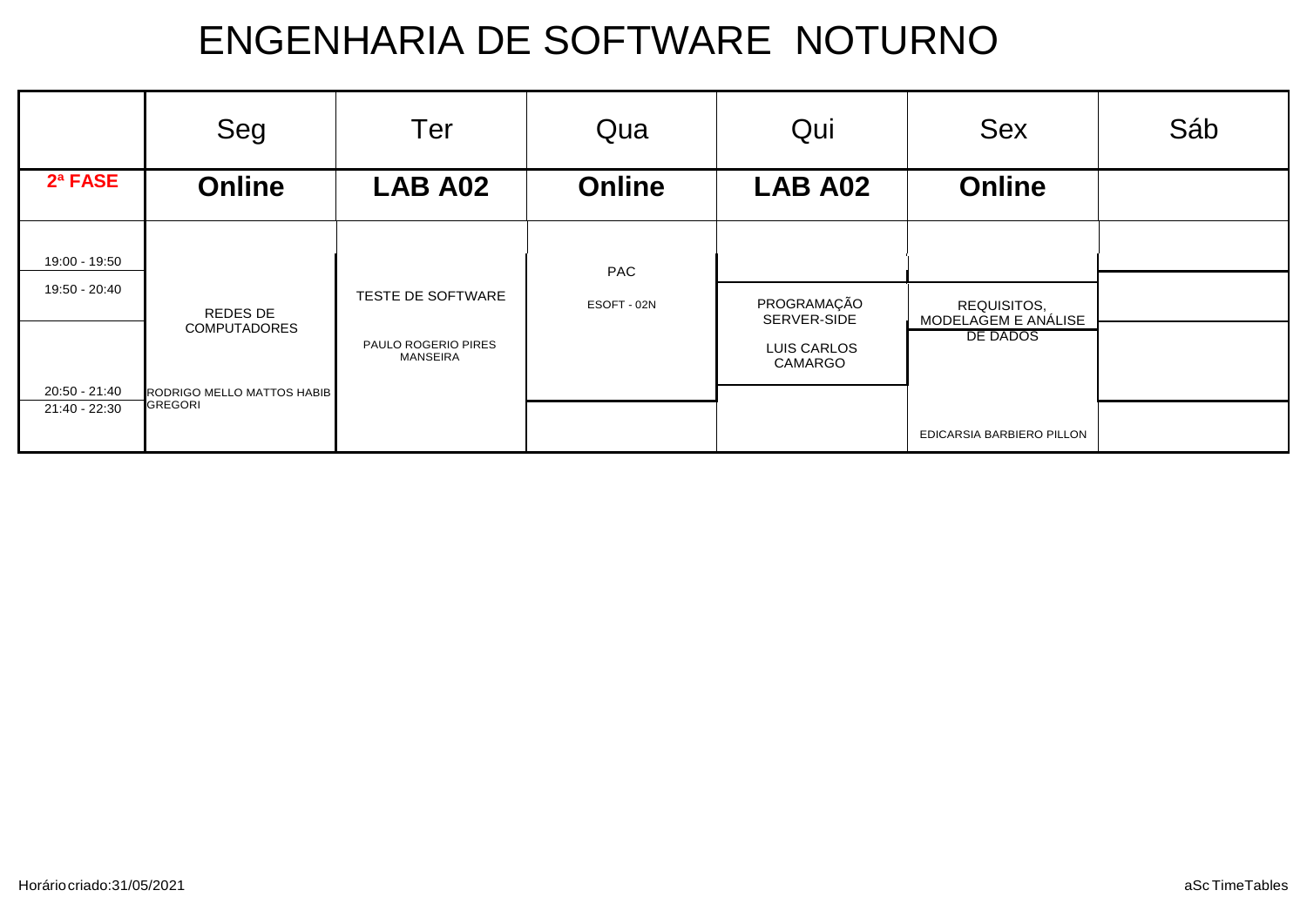|                 | Seg                         | Ter                      | Qua           | Qui                                          | <b>Sex</b>               | Sáb |
|-----------------|-----------------------------|--------------------------|---------------|----------------------------------------------|--------------------------|-----|
| 4ª FASE         | LAB A06                     | LAB A06                  | <b>Online</b> | <b>ONLINE</b>                                | LAB A06                  |     |
|                 |                             |                          | PAC           |                                              |                          |     |
|                 | <b>GESTÃO DE PROJETOS</b>   | QUALIDADE DE<br>SOFTWARE |               |                                              |                          |     |
| 19:00 - 19:50   |                             | LUIS CARLOS CAMARGO      |               |                                              |                          |     |
| 19:50 - 20:40   | <b>DIOGO VINICIUS WINCK</b> |                          |               | DESENVOLVIMENTO DE                           | MATEMÁTICA               |     |
| $20:50 - 21:40$ |                             |                          |               | <b>DISPOSITIVOS MOVEIS</b>                   | COMPUTACIONAL            |     |
| 21:40 - 22:30   |                             |                          |               | RODRIGO MELLO MATTOS HABIB<br><b>GREGORI</b> | <b>Marcelo M Martins</b> |     |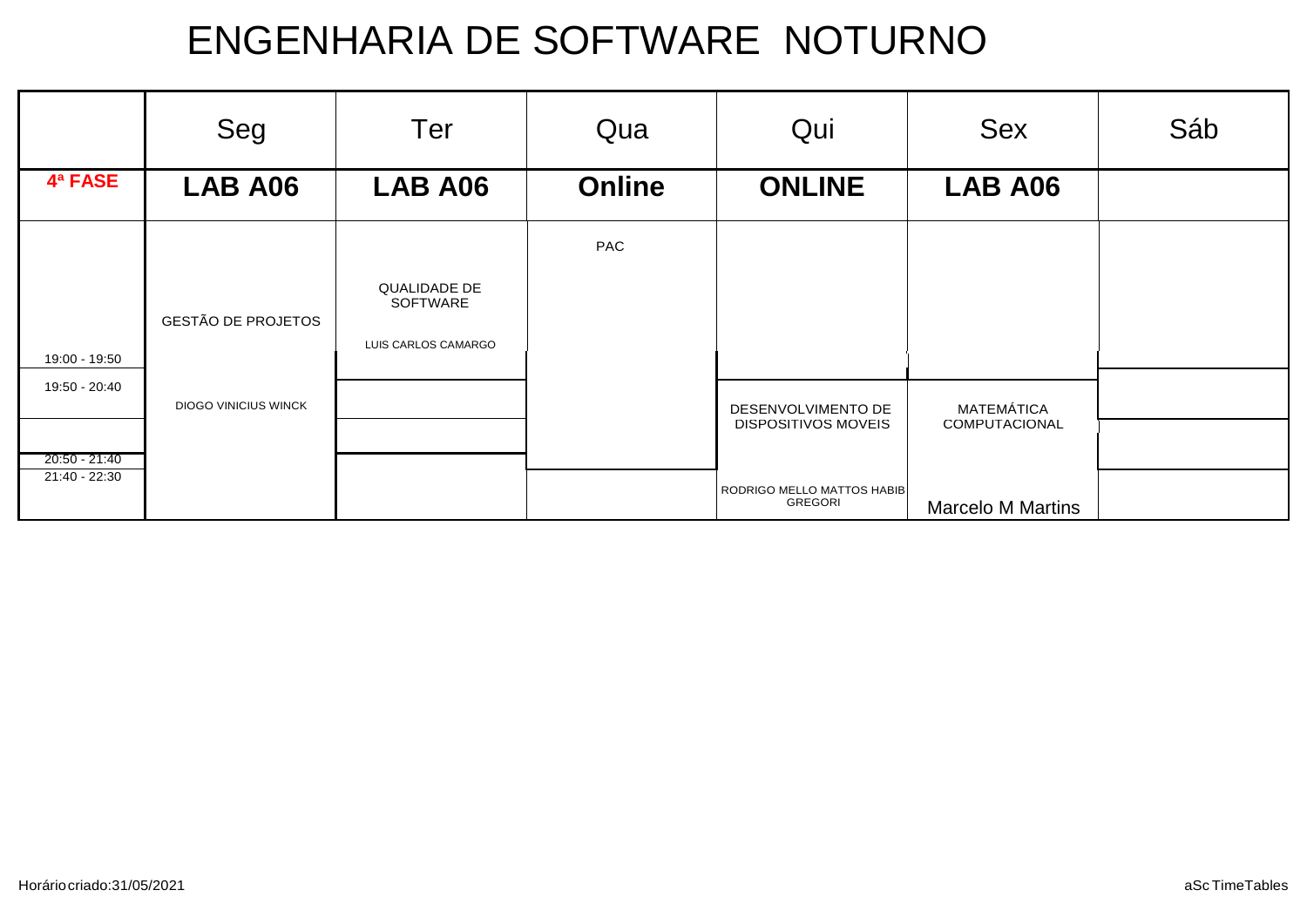|               | Seg                     | Ter              | Qua                                     | Qui                   | <b>Sex</b>    | Sáb |
|---------------|-------------------------|------------------|-----------------------------------------|-----------------------|---------------|-----|
| 5ª FASE       | <b>LAB C04</b>          | <b>Online</b>    | <b>Online</b>                           | <b>LAB C04</b>        | <b>Online</b> |     |
| 19:00 - 19:50 |                         |                  |                                         |                       |               |     |
| 19:50 - 20:40 |                         |                  | <b>GERENCIAMENTO,</b><br>CONFIGURAÇÃO E |                       | PAC           |     |
|               | PROBABILIDADE E         | SEGURANÇA DA     | PROCESSOS DE<br>SOFTWARE                | PROGRAMAÇÃO WEB       | ESOFT - 05N   |     |
| 20:50 - 21:40 | <b>ESTATÍSTICA</b>      | INFORMAÇÃO       |                                         |                       |               |     |
|               |                         |                  | LUIS CARLOS CAMARGO                     |                       |               |     |
| 21:40 - 22:30 |                         |                  |                                         | <b>PAULO MANSEIRA</b> |               |     |
|               | PERICLES BARBOZA MORAES | MANFRED HEIL JR. |                                         |                       |               |     |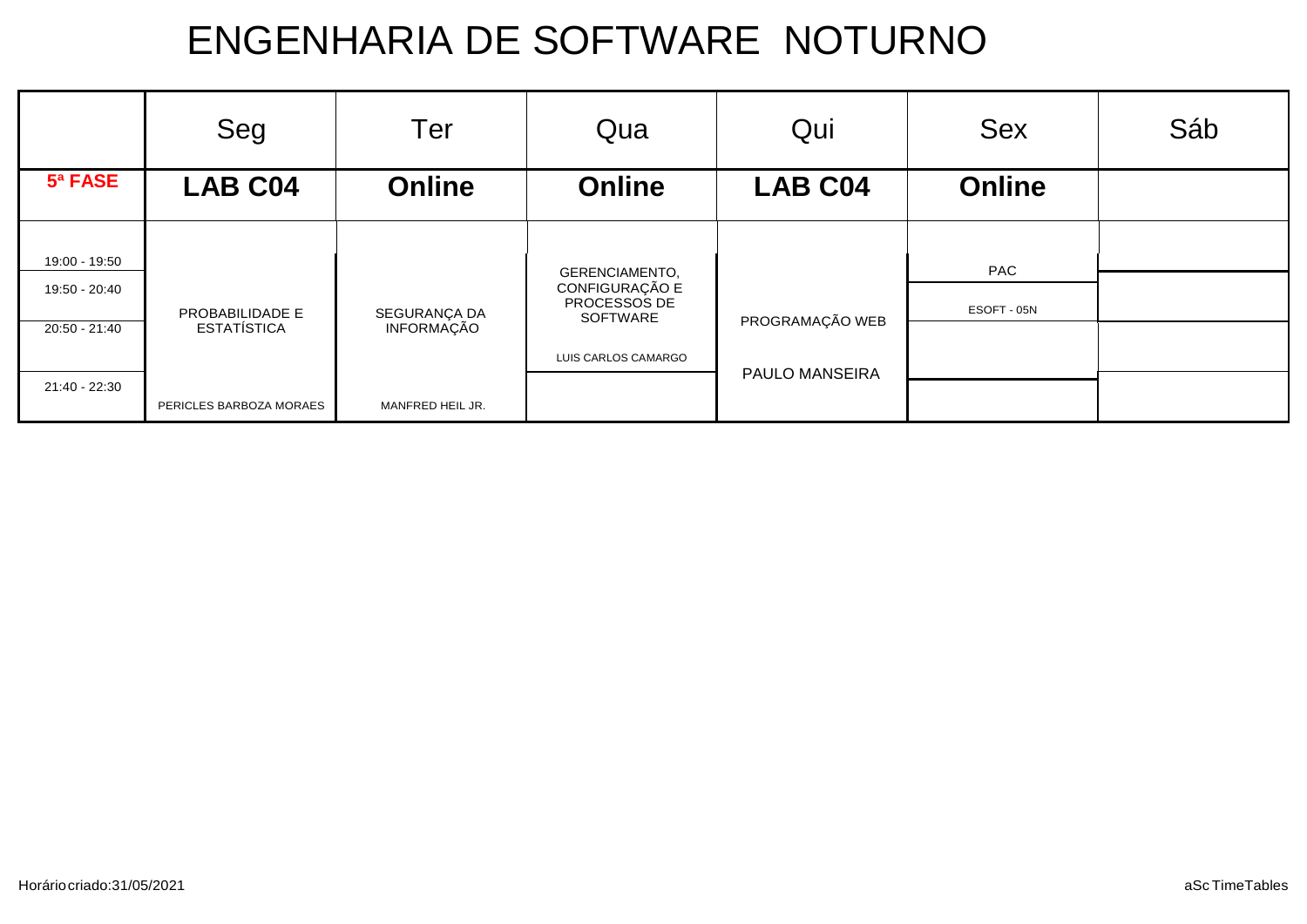|               | Seg                                     | Ter                                      | Qua                                           | Qui                       | <b>Sex</b>          | Sáb |
|---------------|-----------------------------------------|------------------------------------------|-----------------------------------------------|---------------------------|---------------------|-----|
| 6ª FASE       | <b>LAB H06</b>                          | <b>Online</b>                            | <b>LAB H06</b>                                | <b>Online</b>             | LAB H <sub>06</sub> |     |
|               |                                         |                                          |                                               | PAC                       |                     |     |
|               |                                         | <b>INTELIGÊNCIA</b><br><b>ARTIFICIAL</b> | ANÁLISE, PROJETO E<br>DESENVOLVIMENTO<br>ÁGIL | EDICARSIA BARBIERO PILLON | INTERNET DAS COISAS |     |
| 19:00 - 19:50 |                                         |                                          |                                               |                           | LUIS CARLOS CAMARGO |     |
| 19:50 - 20:40 | MANUTENÇÃO E<br>MELHORIA DE<br>SOFTWARE | <b>GLAUCO VINIICIUS SCHEFFEL</b>         | EDICARSIA BARBIERO PILLON                     |                           |                     |     |
| 20:50 - 21:40 | PAULO ROGERIO PIRES<br><b>MANSEIRA</b>  |                                          |                                               |                           |                     |     |
| 21:40 - 22:30 |                                         |                                          |                                               |                           |                     |     |